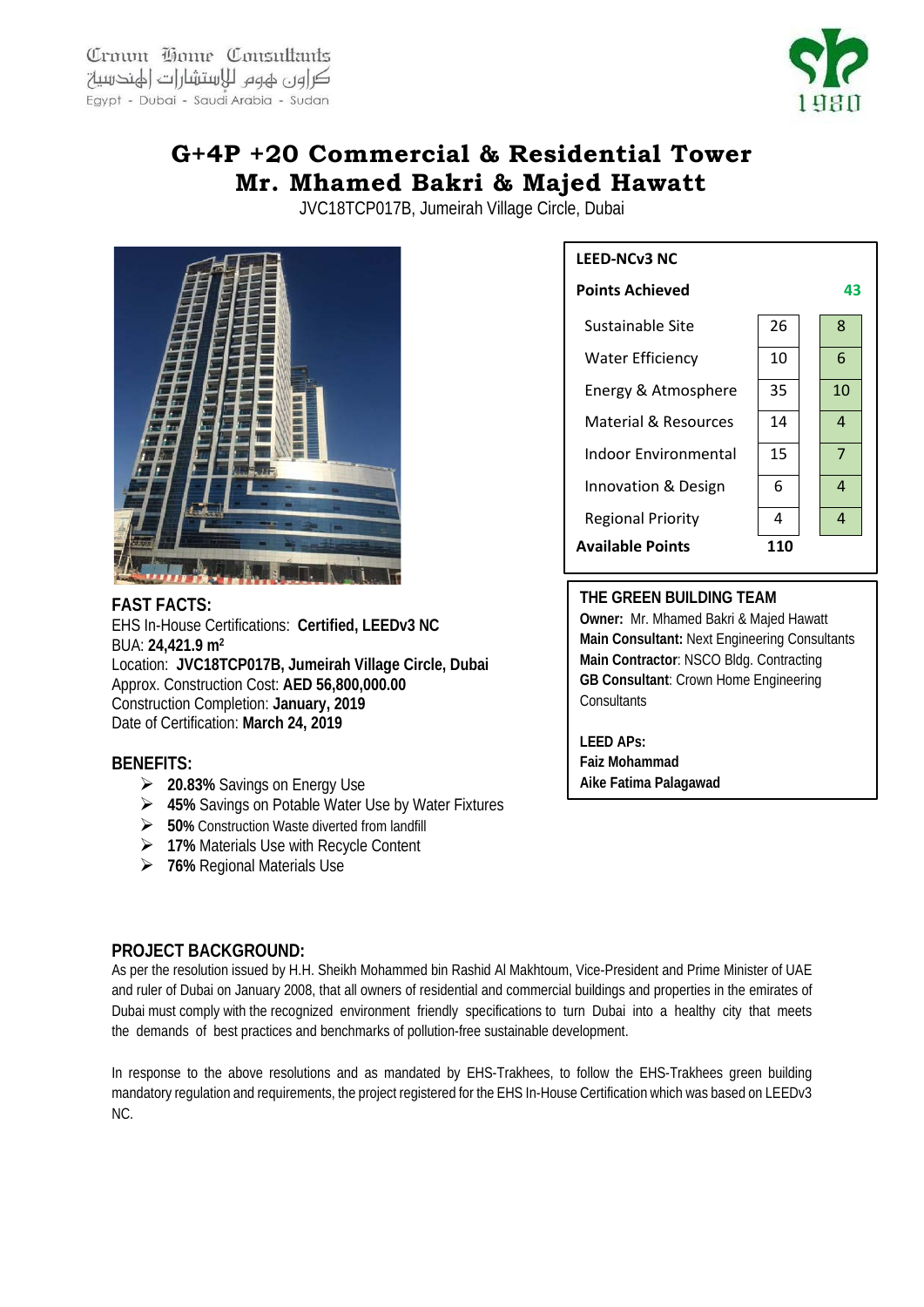

## **MR. MHAMED BAKRI & MAJED HAWATT RESIDENTIAL BUILDING**

## **DESIGN**

The building owner has created sustainable facility by incorporating sustainable designs and measures which can help the occupant's saves energy throughout the life of the building. The owner has envisaged tranquil and livable buildings dual with vitality or serenity and environmentally friendly residential building and have created the same.

## **LIFESTYLE**

Welcome to a world of style and elegance combined with comfort and accessibility of Dubai, one of the fastest growing modern metropolis of the region. Exceptionally designed and laid out apartments located at Jumeirah Village Circle, Dubai, centrally located with ready access to all the amenities and facilities to make your leisure moments memorably enjoyable and fulfilling.

# **GREEN BUILDING FACT SHEET**

### **SUSTAINABLE SITE:**

- > During constructions, the Construction Team has formulated an appropriate plan and implemented erosion control measures relevant to the site. Such as stabilization of site entrance, dust control by watering, temporary fencing, protection of excavated soil, proper storing of construction materials and proper segregation of constructions waste, etc. for preventing the site erosion.
- The Mr. Mhamed Bakri & Majed Hawatt Residential Building has provided covered car parking spaces in ground and podium floors.
	- Assigned several Car Parking for low-emitting fuel efficient (LEFE) or hybrid car.
	- Assigned several car parking for car / van pool.
- **100%** of the car parking spaces are covered by the building.
- **100%** Roof material has been painted with coatings having SRI of 93.

### **WATER EFFICIENCY:**

The project installed efficient sanitary wares with low flush and flow rates which gives the project **45%** water savings.

### **ENERGY & ATMOSPHERE:**

- The project is estimated to achieve **20.83%** annual energy savings through installation of the following:
	- Efficient building envelope. Wall, roof and glazing are having higher u-value.
	- Installation of efficient chilled water pumps with VFD controls.
	- FAHU with heat recovery having 70% efficiency.
	- Installation of LED lights
	- Installation of lighting control such as motion/occupancy sensors in the common areas and timer control for external lighting.
- $\triangleright$  Served by District Cooling System using water as refrigerant.
- The project HVAC equipment's & lighting control has been commissioned and tested and balanced.
- Additional energy meter has been added for FAHU load for monitoring and verifications purposes in addition to the BTU meters and Main energy meters installed for whole building metering.